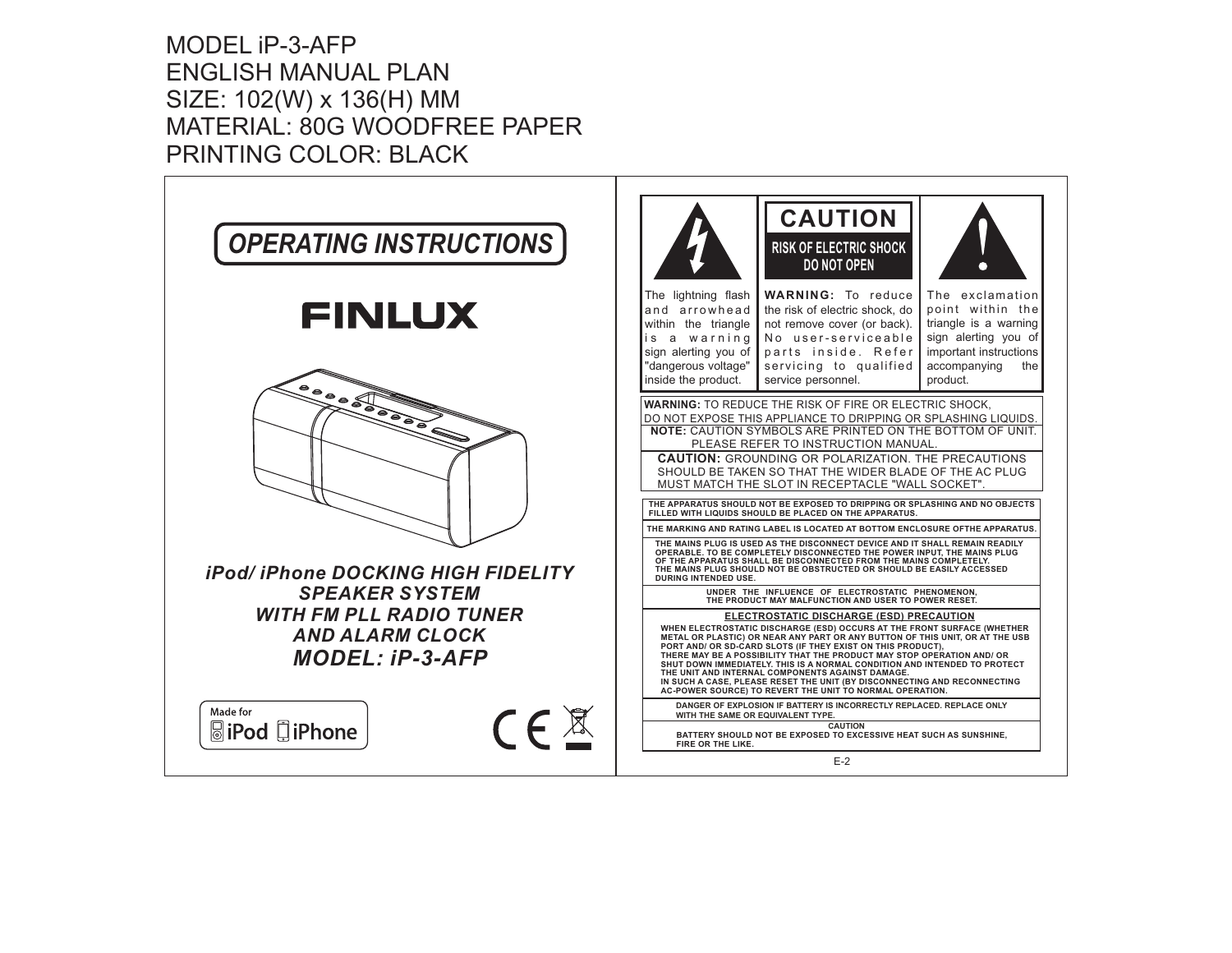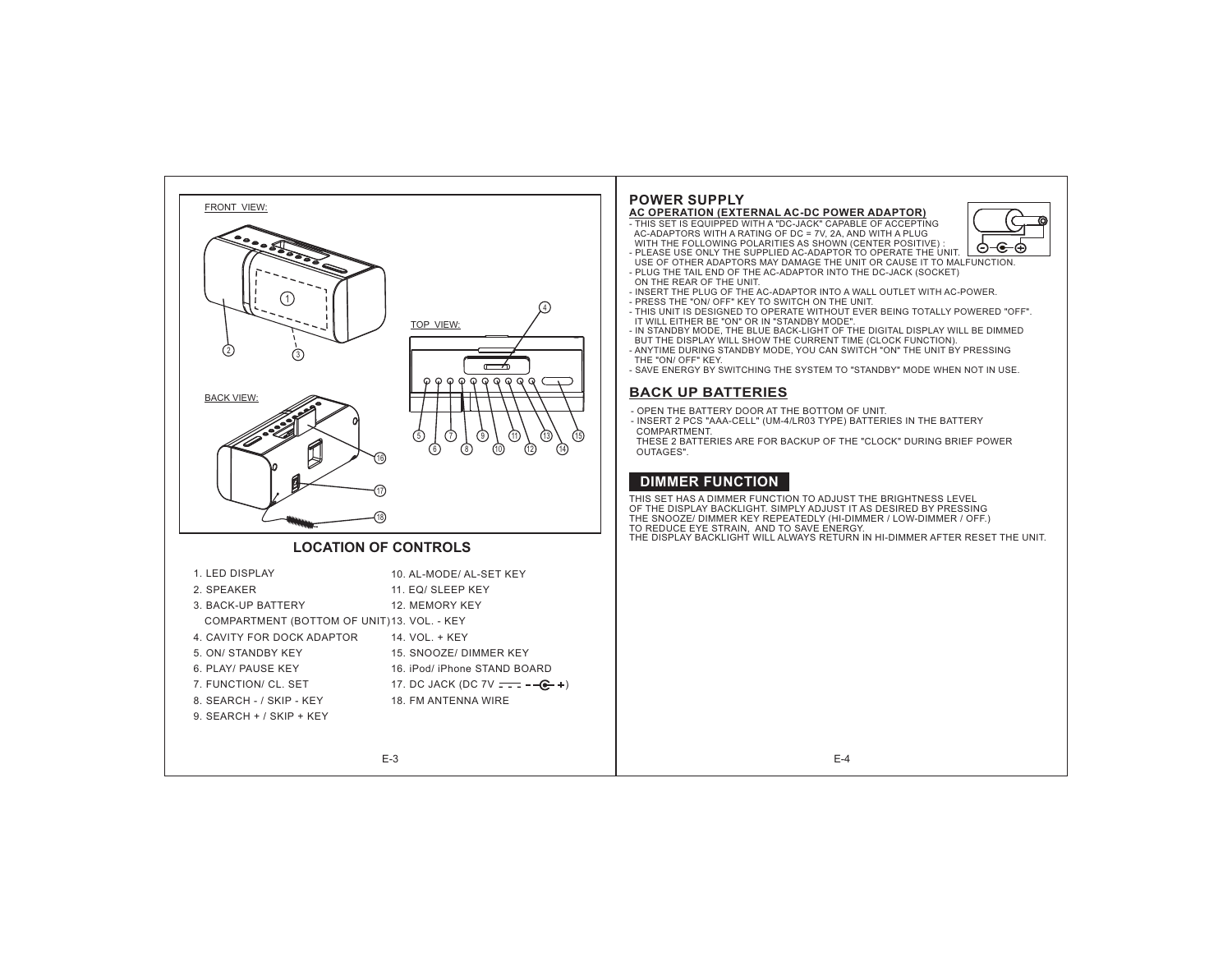## **DIGITAL CLOCK FUNCTION**

- THE SET HAS A BUILT-IN DIGITAL CLOCK, WHEN THE SET IS IN "STANDBY MODE". (THE DISPLAY WILL CONTINUOUSLY SHOW THE CURRENT TIME).

E-5

#### **HOW TO SET CORRECT TIME:**



### **ALARM FUNCTION**

- THIS SET IS EQUIPPED WITH 3 ALARM MODES: BUZZER, RADIO AND iPod. BEFORE SETTING THE ALARM, MAKE SURE TO SET THE CLOCK (SEE "DIGITAL CLOCK FUNCTION" IN THE PERVIOUS SECTION) .

#### **PREPARE FOR THE ALARM SETTINGS**

PRESS THE LON/ STANDBY KEY TO SWITCH ON THE SET (DISPLAY BLUE LIGHT WILL

1. PRESS THE LON/STANDBY | KEY TO PUT THE SET INTO "STANDBY" MODE .

2. PRESS AND HOLD **AL-SET/ AL-MODE** KEY UNTIL



3. PRESS SKIP- / SEARCH- AND SKIP+ / SEARCH+ KEY TO REACH THE HOUR OF THE DESIRED WAKE UP TIME THEN PRESS AL-SET/ AL-MODE KEY TO CONFIRM. THE DISPLAY WILL NOW SHOW:



4. PRESS SKIP- / SEARCH- AND SKIP+ / SEARCH+ KEY TO REACH THE MINUTES OF THE DESIRED WAKE UP TIME, THEN PRESS THE **AL-SET/ AL-MODE**

#### **5. "ALARM" MODE SETTING**

NOW SELECT THE SOURCE THAT YOU WISH THE UNIT TO PLAY AT THE "WAKE UP"

PRESS THE KEY TO SWITCH ON THE SET (DISPLAY BLUE LIGHT WILL **ON/ STANDBY**

1. CONNECT THE iPod/ iPhone AS DESCRIBED.**:FOR iPod/ iPhone**

 SELECT THE SONG OR THE DESIRED PLAYLIST TO PLAY ATTHE"WAKE UP" TIME.START AND PAUSE PLAYBACK OF THE SONG/PLAYLIST AT

THE POINT FROM WHICH YOU WANT PLAYBACK TO BEGINAT THE "WAKE UP" TIME.

 $FOR$  **RADIO**: TUNE IN THE DESIRED STATION.

 $\overline{X}$  ADJUST THE VOLUME LEVEL AS DESIRED BY PRESSING  $\overline{VOL. \, UP}$  +  $\overline{OR}$   $\overline{VOL. \, DN}$  -

ONCE THE DESIRED SOURCE HAS BEEN READY, PRESS THE ON/ STANDBY KEY TO PUT THE SET INTO STANDBY MODE AND THEN SHORT PRESS THE AL-SET/ AL-MODE KEY REPEATEDLY TO SELECT THE SOURCE AS DESIRED.

## \*REMARK: AL = BUZZER ALARM / FM = RADIO / <code>iPod=</code> iPod/ iPhone

E-6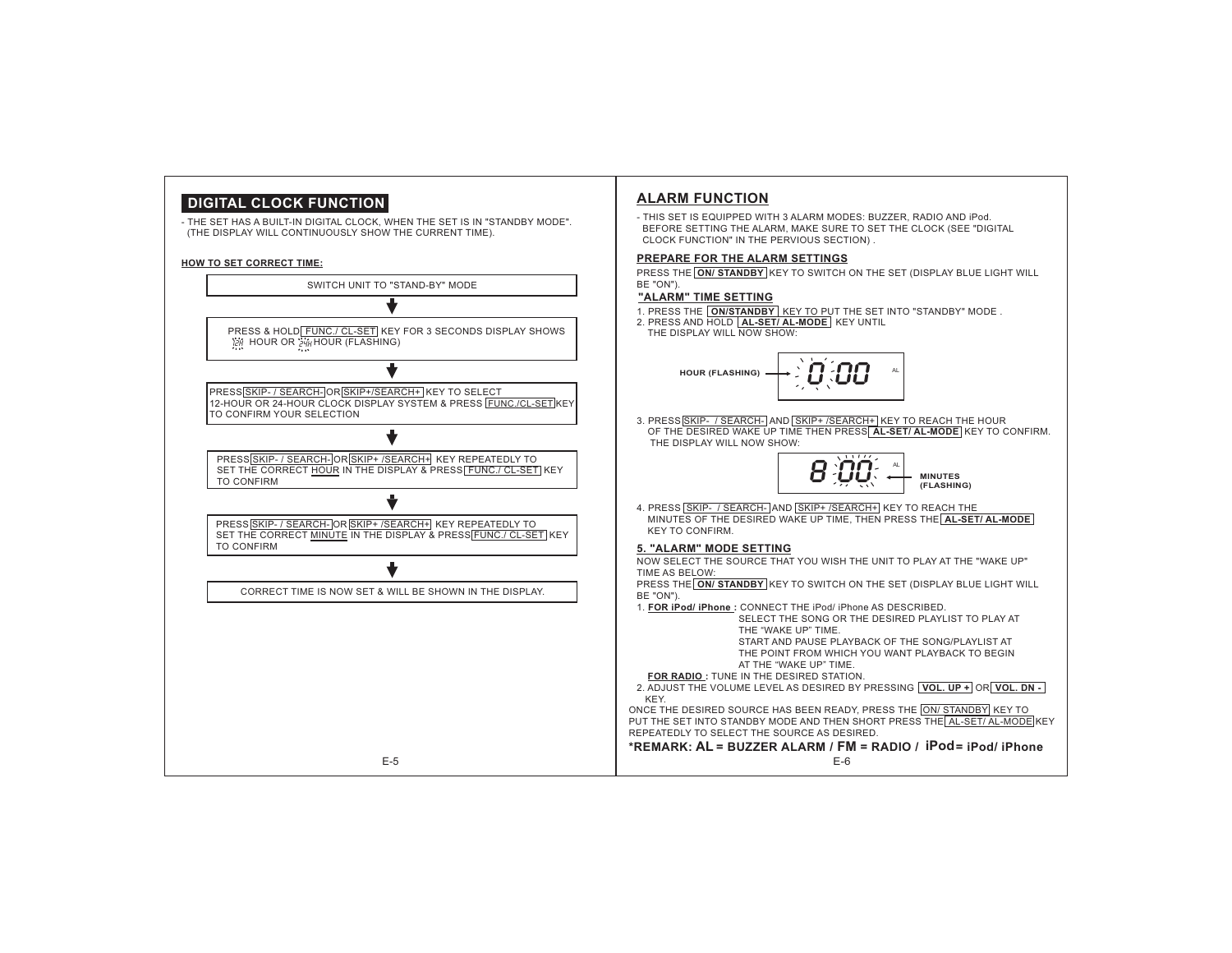



- 7. THE SET WILL NOW AUTOMATICALLY SWITCH "ON" AT THE WAKE-UP TIME AS YOUHAVE CHOSEN, AS LONG AS THE ALARM FUNCTION IS "ACTIVE".
- 8. TO TURN OFF THE UNIT AFTER IT HAS AUTOMATICALLY SWITCHED ON, SIMPLY PRESS THE I **ON/STANDBY** I KEY ONCE. THIS WILL SWITCH OFF THE SET BUT WILL NOT CLEAR THE ALARM SETTINGS, AND THE SET WILL SWITCH ON AGAIN AUTOMATICALLY ON THE NEXT DAY AT EXACTLY THE SAME PRESET TIME.
- 9. TO DEACTIVATE THE ALARM, PRESS & RELEASE THE LAL-SET/ AL-MODE KEY. THE ALARM SYMBOL "AL" DISAPPEARS FROM THE DISPLAY.
- 10. TO ACTIVATE THE ALARM AGAIN, REPEAT THE PROCEDURE OF "ALARM TIME SETTING" AS DESCRIBED.

#### **IMPORTANT:**

IF THE ALARM IS SET AS WAKE TO iPod, YOU WILL NEED TO CONNECT THE iPod/ iPhone PROPERLY AS DESCRIBED. OTHERWISE, THE BUZZER ALARM WILL SOUND AT THE SET TIME IF THE iPod HAS NOT BE CONNECTED. THE ALARM SET-UP MODE, WHERE THE SYMBOL "AL" IS FLASHING, WILL TIME-OUT IF THERE IS NO INPUT FOR 3 SECONDS AND RETURN TO "STANDBY MODE". SHOULD THE ALARM SET-UP MODE TIME-OUT, THE ALARM SYMBOL"AL" WILL NOT BE DISPLAYED AND THE ALARM TIME SETTING INSTRUCTIONS WILL HAVE TO BE REPEATEDFOR THE ALARM TO BE SET.

## **SNOOZE FUNCTION**

- WHENEVER THE ALARM COMES ON, IT CAN BE TEMPORARILY SUSPENDED FOR A SHORT PERIOD OF APPROXIMATELY 9 MINUTES, BY PRESSING THE "SNOOZE/ DIMMER" KEY ONCE.
- THE ALARM WILL THEN AUTOMATICALLY COME ON AGAIN AFTER
- THE APPROXIMATELY 9 MINUTES "SNOOZE" PERIOD HAS ENDED.
- THE PROCEDURE CAN BE REPEATED FOR APPROXIMATELY 90 MINUTES FROM ORIGINAL ALARM WAKE-UP TIME.

#### **AUTOMATIC POWER OFF SLEEP FUNCTION**

- THIS SET HAS A SPECIAL SLEEP TIMER FUNCTION WHICH CAN AUTOMATICALLY SWITCH OFF THE UNIT. THIS IS USEFUL FOR SLEEPING TO MUSIC AT NIGHT.
- AT ANY TIME WHILE THE UNIT IS OPERATING, PRESS <u>& HOLD THE [EQ/SLEEP]</u> KEY<br>UNTIL THE "SL" SYMBOL FLASHING, THEN PRESS THE[EQ/SLEEP]KEY REPEATEDLY
- TO CHOOSE THE AUTOMATIC POWER OFF TIME.

## **MINS**<br> **MINS MINS MINS MINS MINS MINS MINS MINS MINS MINS MINS MINS MINS MINS MINS MINS MINS MINS MINS MINS MINS MINS MINS MINS**

(\*OFF MEANS SLEEP TIMER IS DEACTIVATED)

E-7

#### **ELECTRONIC VOLUME CONTROL**

- THIS UNIT USES AN ELECTRONIC VOLUME CONTROL (PUSH BUTTON TYPE) . - TO INCREASE OR DECREASE THE LOUDNESS OF UNIT, PRESS
- THE VOLUME UP (VOL +) OR VOLUME DOWN (VOL -) KEYS RESPECTIVELY. - RELEASE THE KEY WHEN VOLUME LEVEL IS AT THE DESIRED LOUDNESS.
- SOMETIMES, ESPECIALLY DURING LISTENING TO THE RADIO, YOU MAY NOTICE A "CLICK-CLICK-CLICK" (REPEATING) SOUND WHEN YOU ARE INCREASING OR DECREASING THE VOLUME. THIS IS A NORMAL CONDITION & THE SOUND WILL DISAPPEAR WHEN YOU RELEASE THE VOLUME KEY (WHEN YOU REACH THE DESIRED VOLUME LEVEL).

#### **OPERATION OF RADIO**

- PRESS THE <u>"ON/ STANDBY" K</u>EY ONCE TO SWITCH ON THE UNIT.
- PRESS THE [<mark>FUNC./CL-SET</mark> ] KEY REPEATEDLY UNTIL THE DISPLAY SHOWS "FM".
- EXTEND AND ADJUST THE FM-WIRE ANTENNA TO OBTAIN THE BEST RECEPTION.

#### **MANUAL FREQUENCY ADJUSTMENT (SCAN MODE)**

- PRESS (AND IMMEDIATELY RELEASE) THE| SKIP- /SEARCH-|AND SKIP+ /SEARCH+ KEYS TO "SCAN" (MANUALLY ADJUST) THE RADIO FREQUENCY "UP" OR "DOWN" BY 1-STEP AT A TIME.
- THE RADIO DIGITAL DISPLAY WILL INDICATE THE EXACT FREQUENCY AT EACHSTEP'S POSITION.
- WHEN A DESIRED FREQUENCY OR STATION IS REACHED. IT CAN BE SAVED INTOONE OF THE "MEMORY" POSITIONS. (SEE "RADIO MEMORY" SECTION).

#### **AUTOMATIC FREQUENCY ADJUSTMENT (SEEK MODE)**

- <u>PRESS AND HOLD</u> (FOR 2 SECONDS) THE<u>| SKIP- /SEARCH- |</u> AND<br>| <u>SKIP+ /SEARCH+</u> | KEYS TO "SEEK" (AUTOMATICALLY ADJUST) THE RADIO FREQUENCY "UP" OR "DOWN" TO THE NEXT AVAILABLE RADIO STATION.
- THE RADIO DIGITAL DISPLAY WILL INDICATE THE EXACT FREQUENCY OF THE NEXTSTATION THAT IS FOUND.
- WHEN A DESIRED STATION IS REACHED. IT CAN BE SAVED INTO ONE OF THE"MEMORY" POSITIONS. (SEE "RADIO MEMORY" SECTION).

#### RADIO MEMORY (STATION PRESET MEMORY STORAGE)

- AT ANY TIME, THE CURRENTLY DISPLAYED STATION OR FREQUENCY CAN BE STORED INTO ONE OF THE MEMORY POSITIONS.
- PRESS **MEMORY KEY UNTIL "C01" FLASHES IN THE DISPLAY.** - PRESS SKIP- /SEARCH- AND SKIP+ /SEARCH+ KEYS TO SELECT DESIRED
- MEMORY POSITION. (THERE ARE TOTAL 30 MEMORY POSITIONS).
- PRESS <u>|MEMORY |</u> KEY ONCE TO SAVE THE SELECTED STATION INTO THE<br>|SELECTED MEMORY POSITION. - TO RECALL ANY SAVED MEMORY, SIMPLY PRESS MEMORY KEY ONCE THEN
- SELECT THE MEMORY POSITIONS BY PRESSING SKIP- / SEARCH- AND SKIP+ /SEARCH+ KEYS THE SAVED RADIO-BAND WILL BE RECALLED.
- TO CLEAR THE MEMORY OF ANY POSITION, SIMPLY SAVE A NEW STATION TO THE SAME MEMORY POSITION.

E-8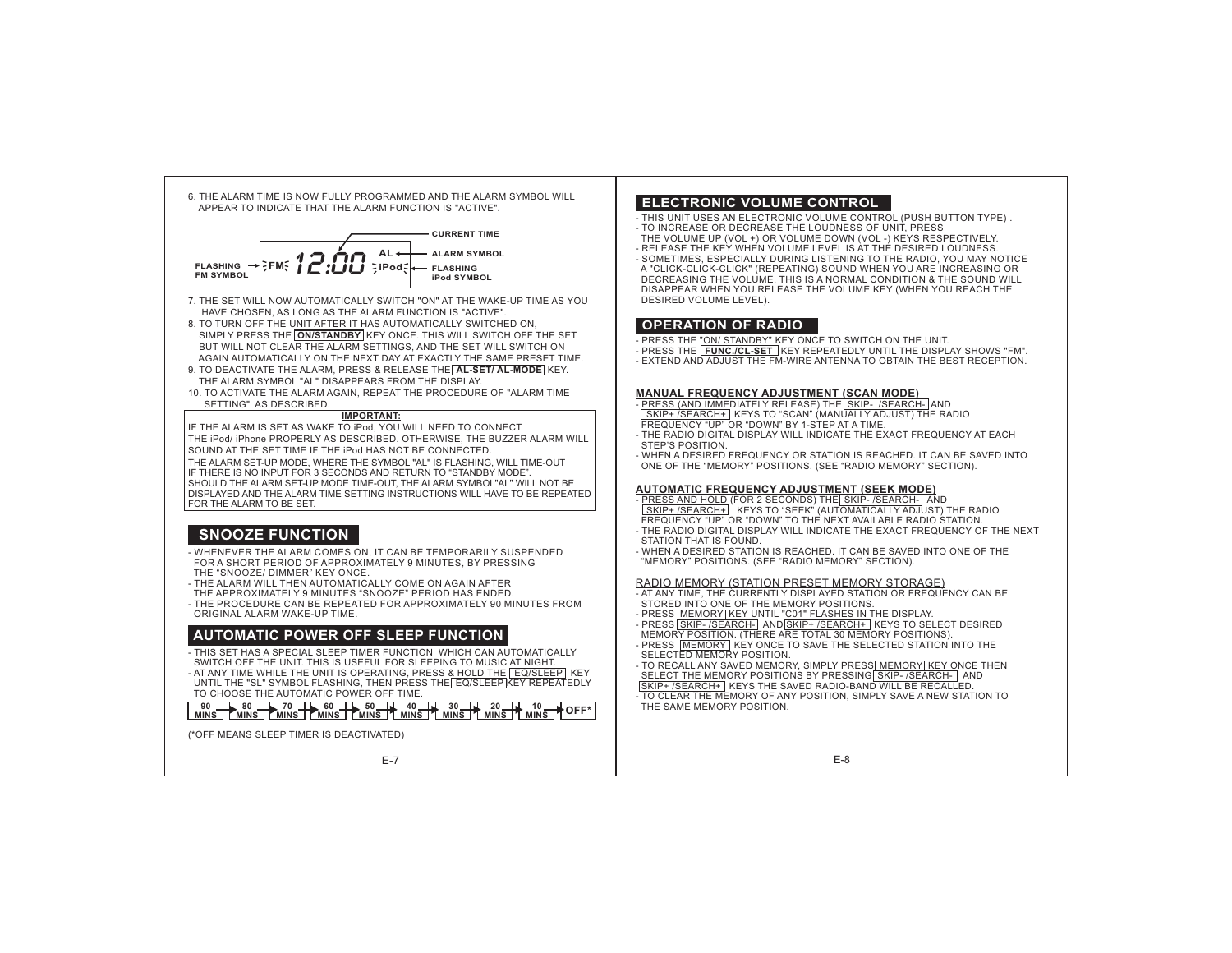## **OPERATION WITH THE iPod/ iPhone**

- TURN ON BOTH THE UNIT AND THE iPod/ iPhone.
- CONNECT THE IPod/ IPhone TO THE UNIT AS DESCRIBED.
- PRESS THE FUNC./ CL-SET KEY REPEATEDLY UNTIL THE DISPLAY SHOWS "iPod".
- PRESS THE PLAY/ PAUSE  $|\blacktriangleright\!\!\!\!\!\!\parallel$  in every on the unit, then the first song will START PLAYING.
- THE iPod/ iPhone DISPLAY WILL INDICATE THE INFORMATION OF THE CURRENT SONG.
- AT ANYTIME DURING PLAYBACK, PRESS THE **PLAY/PAUSE IN TH** KEY TO PAUSE PLAYBACK. PRESS <u>[PLAY/PAUSE ▶Ⅱ</u>] KEY TO RESUME PLAYBACK OF THE SAME SONG & POSITION.
- AT ANYTIME DURING PLAYBACK, PRESS AND RELEASE THE SKIP- /SEARCH-OR SKIP+ / SEARCH+ KEYS TO SKIP FORWARD OR BACKWARDS BY ONE SONG. AS DESIRED.
- AT ANYTIME DURING PLAYBACK, PRESS AND HOLD THE SKIP- / SEARCH-OR SKIP+ / SEARCH+ KEYS TO FAST-FORWARD (CUE) OR FAST-REVERSE (REVIEW) THE SPECIFIC SONG, WHICH IS CURRENTLY PLAYING.
- YOU CAN OPERATE THE iPod/ iPhone USING EITHER THE UNIT'S BUTTONS, OR DIRECTLY WITH THE iPod/ iPhone ITSELF.
- WHEN THE IPod/ IPhone HAS BEEN CONNECTED WITH THE UNIT, IT WILL START CHARGING THE BATTERY OF THE iPod/ iPhone.
- NEVER REMOVE (OR UNPLUG) THE iPod/ iPhone FROM THE SET DURING PLAYBACK, ALWAYS PAUSE PLAYBACK FIRST AND THEN PRESS THE FUNC/ CL-SET KEY TO SWITCH TO ANOTHER SOURCE (EG. "RADIO") BEFORE REMOVING OR UNPLUGGING THE iPod/ iPhone, TO PREVENT DAMAGE TO YOUR SONG FILES OR MEMORY DEVICES.

"Made for iPod," "Made for iPhone," mean that an electronic accessory has been designed to connect specifically to iPod, iPhone, respectively, and has been certified by the developer to meet Apple performance standards. Apple is not responsible for the operation of this device or its compliance with safety and regulatory standards. **Please note that the use of this accessory with iPod, iPhone may affect wireless performance.**

### **MUSIC EQUALIZER**

- AT ANYTIME DURING PLAYBACK, PRESS **EQ/SLEEP** KEY REPEATEDLY TO CHOOSE THE DESIRED SOUND EFFECT ACCORDING TO THE MUSIC YOU ARELISTENING TO :



#### **iPod STAND BOARD**

THIS UNIT IS DESIGNED TO ALLOW YOU TO CONNECT AN iPod/ iPhone WITHOUT THE NEED FOR DOCK CONNECTORS. THE DESIGN OF THE UNIT HAS BEEN STRUCTURED TO PROVIDE SUPPORT TO THE CONNECTOR UNDER NORMAL USAGE WITHOUTEXCESSIVE PRESSURE ON THE iPod/ iPhone WHEN CONTROLLING PLAYBACK USING THE iPod/ iPhone SCREEN.

 - iPod STAND BOARD CAN BE ADJUSTED BY THE SLIDER WHICH LOCATED AT THE REAROF UNIT.

- SIMPLY SLIDE UP AND DOWN AS DESIRED.